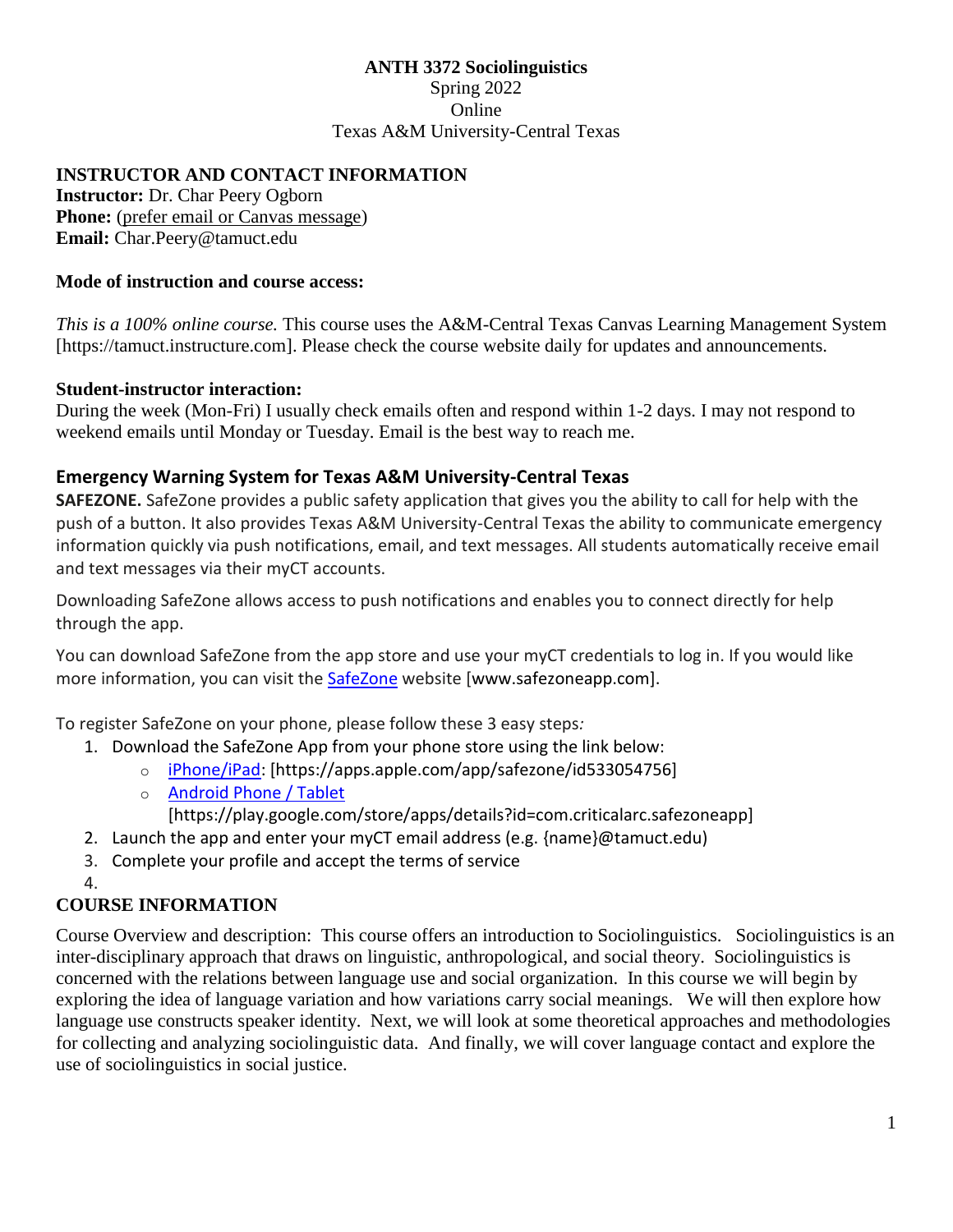#### **Student Learning Outcomes:**

- Students will understand language variation and how it relates to social meaning and identity construction.
- Students will be able to identify and collect examples of linguistic variation and relate it to the social meanings being constructed.
- Students will understand some of the theoretical approaches and methodologies used by sociolinguists to analyze linguistic data.

#### **Required Reading and Textbook(s):**

Ronald Wardhaugh, Janet M. Fuller. (2014). *An Introduction to Sociolinguistics* (7<sup>th</sup> edition). Wiley-Blackwell, ISBN-13: 978-1118732298, ISBN-10: 9781118732298

# **COURSE REQUIREMENTS**

Course Requirements:

1. **Reading assignments**: Readings from the textbook are listed in the course schedule below and include any supplemental readings posted in Canvas.

2. **Discussion Postings:** Students will participate on our course discussion board each week. Participation on discussion boards is imperative and will constitute 45% of your grade. Weekly postings will consist of one primary response and at least one secondary response (30 pts total per discussion). You will be required to submit YOUR OWN post to the discussion question(s) provided by me that week and then respond to at least one other of your classmates' posts.

#### **A. Initial, Primary Response (20 pts each)—due Thursdays at 11:59 PM**

Students are expected to read the assigned materials *prior* to responding to threaded discussions, typically at the beginning of each week (Sun/Mon/Tues). The student should inspect the course schedule and see what readings are assigned for that week. Early in the week (Mon/Tue), the discussion question will be made available if not sooner. **The student should devote the first part of the week to reading and understanding the assigned reading. Note taking and outlining is recommended. The student should then be ready toward the middle (Wed/Thurs) of the week to post his response.**

**This** *initial, primary response* **should reflect familiarity with the readings, and should answer the question as completely as possible.** This response should be at least 150 words in length. A response that is not at least 150 words cannot receive full points. A response that has not been proofread (ex: is filled with excessive spelling and grammatical errors) cannot receive full points. Most importantly*,* responses should have some substance beyond the student's agreement with a statement or the mere expression of his opinions. **The student should support his/her responses in some way with references to the assigned readings.**

**\*\*A note on QUOTATIONS/CITATION: Discussion posts should be in your own words.** You can assume everyone has done the readings, so there is no need to re-state large portions of the reading material in your posts. Please use quotations sparingly, i.e., only to orient one another to specific, brief passages in the readings (with page numbers cited in parentheses). Note that quotations do not count toward your 150 word minimum; only your own words count. Posts that include mostly quotations or lengthy quotations will not receive any credit.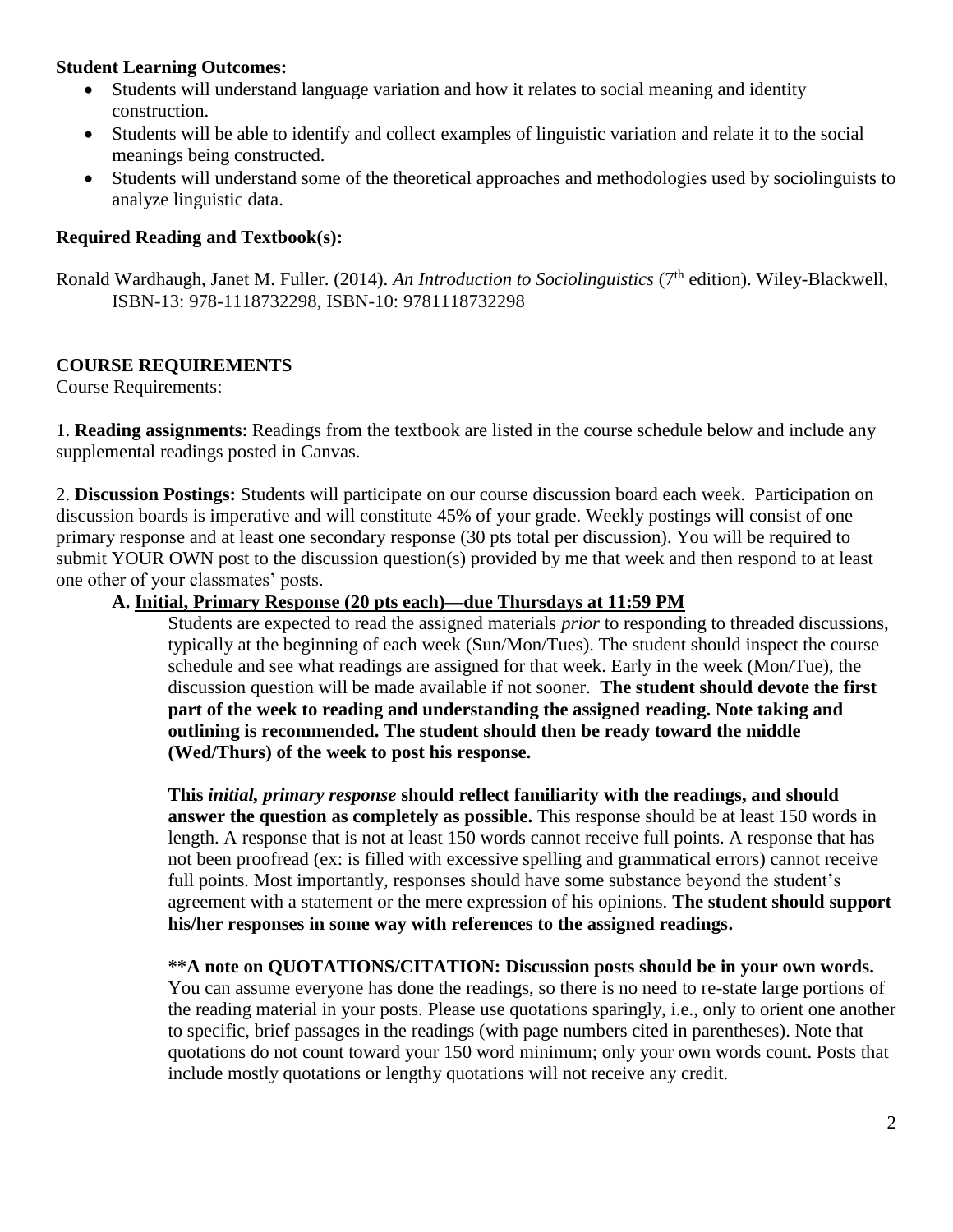## **B. Additional Secondary Response (10 points)—due Sundays at 11:59 PM**

After another student has made his/her own initial response, the student must make at least one *additional secondary response to what some student wrote.* This secondary response need not be lengthy, but it should entail at least a couple of sentences. Please do not simply state that you agree with a post, provide reasons for your agreement. You are encouraged to respond to more than one post if you would like, but responding to one posts is required for full points. Also, remember that you may not agree with every idea that is shared or discussed, you do not need to agree but you do always need to be respectful of others ideas and experiences shared in class discussions.

2**. Linguistic autobiography (50 points):** Write about your linguistic background. Some questions you could consider are:

Where are you from? Where have you lived? Who have you lived with?

Which of these social details do you think may have influenced the way you speak now? Are there other social details that you think are important/salient?

Is there a language you used to know as a small child that you don't speak anymore? Do any of your close family members speak a different language than you, can you understand them or speak to them?

Do you remember particular comments or instances where your speech was commented on? Have you ever been praised for your Standardized English fluency or mocked/denigrated for not speaking correctly?

4. **Community of practice transcript & analysis (200 points):** (See chapter 3, exercise #1) Make a short (15- 30 minute) audio recording of a community of practice that you participate in (be sure you have the permission of everyone in the group before you record!). This could be your roommates or family members you live with, some friends you often eat lunch with, a group of co-workers, members of a knitting group, your rugby teammates, and so on; the only criteria is that this must be a group that meets and interacts regularly. It can also be an online group (zoom meeting, etc.) but must be one that communicates via audio that you can record, not typing or texting. Listen to the recording and answer the following questions:

- How can you describe the joint endeavor of this group? Do there seem to be common goals of the interaction?
- In what ways are the varieties spoken by the individuals in the group different that is, do they come from different areas or social groups and have linguistic features that are associated with different varieties? Is there ever explicit mention made of speech differences?
- In what ways do you see the shared norms of the group are there particular lexical items or nicknames that are used in this group? Inside jokes? Topics of conversation that recur? In short, try to ascertain what features of the conversation indicate that this is a group that interacts frequently and not a group of strangers.
- Transcribe one section of the recording (around 3 to 5 minutes' worth) that supports your answer to one of the questions above. Think about how much detail needs to be captured in your transcript to illustrate your point.

5. **Variation project (300 points):** You may do this project in a group (up to 3 or 4 people) or individually to prepare and submit an observation project that will explore variation in American English.

Variation Project Instructions: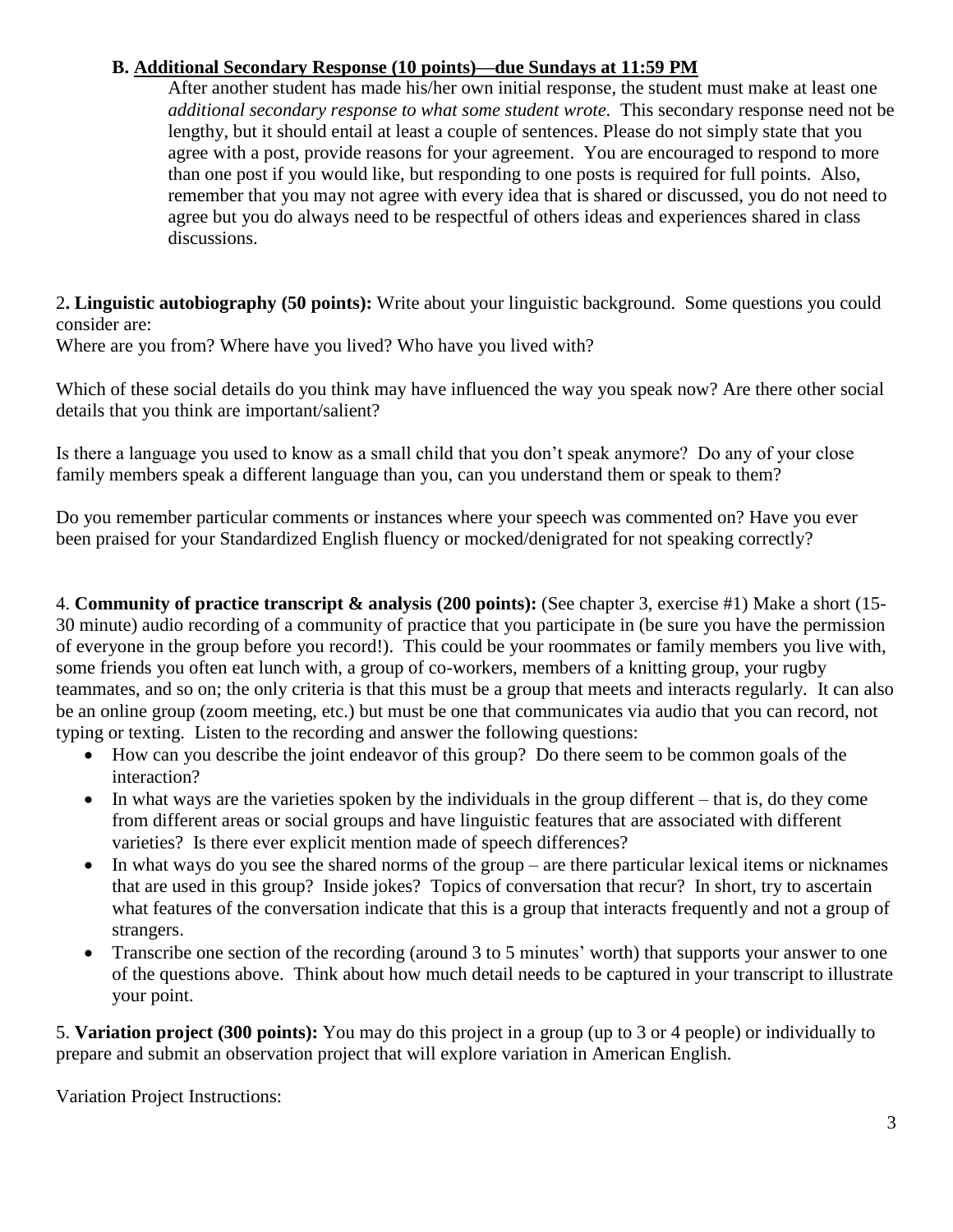A. Choose an aspect of American English that exhibits variability in the same linguistic and social context. Some examples are:

"if I were" vs. "if I was"

"real" and "really" or "good" and "well" used as adverbs

the use of objective (e.g., me) vs. nominative (e.g., I) case in object or subject position (particularly conjoined NPs such as "between you and I" or "Me and my brother went")

pronouns used to replace singular nouns of unspecified gender (e.g., "Someone has left their books here.") the use of "whom"

speech acts, such as greetings, responses to "thank you," apologies, requests, etc.

These are only a few examples. You have many options to choose from--think of your pet grammar peeve and you're likely to find a good topic. The most important criterion is that the item that you choose must exhibit variability. That is, it must be the case that there is more than one form used in the same context. For example, some people would say "between you and me" and other people would say "between you and I". Or, the same person might say "between you and me" in some situations and "between you and I" in others.

B. Collect data. Each time you hear (or see) a variant of your item, write it down with the utterance you heard it in (i.e. don't just write down "who", but write down "I don't know who you're talking about"). Keep your ears open (**or your eyes--printed materials are sources too**). Every time you record a token, also record demographic information about the speaker and addressee(s) (sex, age, race/ethnicity, place of origin, relationship between the two interlocutors) and information about the setting. This is very important. What you are trying to do is to uncover the patterns of usage of your variable. These patterns typically reveal themselves in the categories listed above. For example, Southerners may be more likely to say "y'all" for plural "you" than Northerners, and Northerners might be more likely to say "you guys". If you collected lots of tokens of ways to say plural "you", then you could look at the characteristics of speakers or settings to see who was using which variant in which setting. To help prepare for your analysis, enter each token with its data into a spreadsheet. Working with a group will help you gather more data to draw your conclusions from.

C. Once you have collected at least 40 tokens/examples, look for variation. First, identify all the variants you have found. Next, look for patterns. This means that you will look at, for example, how often different social groups (for example, groups by age or gender) used each of the variants and then compare groups to each other (for example, men to women). You might find, for example, that only women use "whom" and that men rarely do. You should also look at other variables such as settings or regions of origin. You might find, for example, that "whom" only occurs in print and never (or rarely) in spoken language. Your data probably won't fall into discrete categories, but you will notice tendencies for there to be factors that condition the occurrence of specific variants.

D. After doing the analysis, prepare a written report to be handed in on the variation project due date. The report should describe:

- a) the aspect of American English that you have collected your data on
- b) how you collected your data
- c) the variants you have discovered

d) an analysis of your data with a table for each of the analytic categories that you found to demonstrate patterning (e.g., Table 1: the variant as it is distributed by gender, Table 2: the variant as it is distributed by age, Table 3: the variant as it is distributed by setting)

e) a table in an appendix that shows all the data that you have collected (i.e. the variants and all the related demographic information for each token).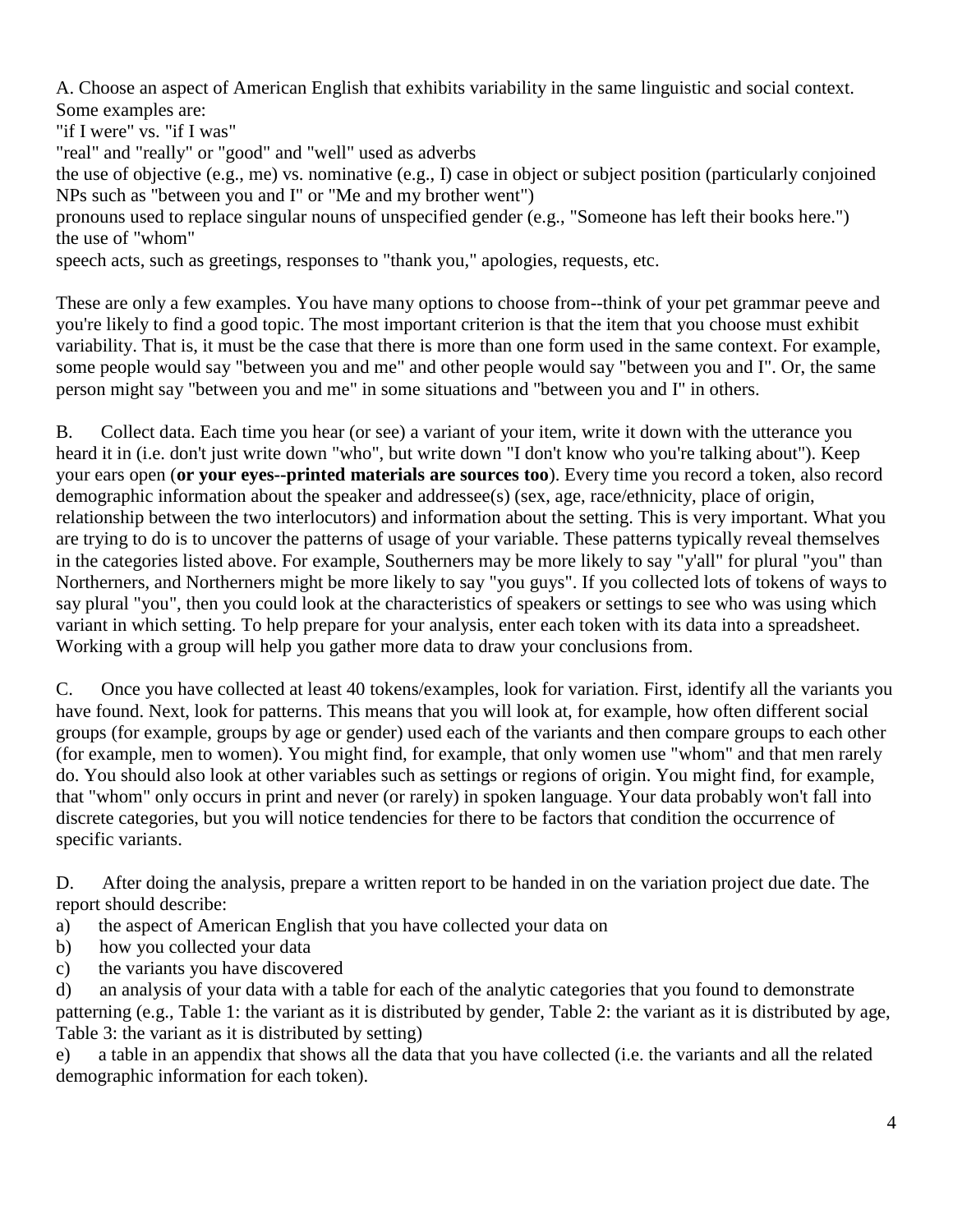In the discussion of your results, consider what you already know about variation from the literature (i.e., what we've read in this course) and how your results fit in. Notice that your report will have four sections plus an appendix. If you are working as a group, decide how you would like to divide up the sections among your group. You will submit one paper for your group or one paper if working individually. If you are working as a group, your group will be expected to produce more data or tokens than someone working alone.

# **Grading Criteria Rubric and Conversion**

| <b>Coursework</b>        | <b>Points</b> |
|--------------------------|---------------|
| Discussion posts         | 450           |
| Linguistic autobiography | 50            |
| Community of practice    | 200           |
| <b>Variation Project</b> | 300           |
| Total:                   | 1000          |

| <b>Points</b> | <b>Percent</b> | Grade     |
|---------------|----------------|-----------|
| $900 - 1000$  | $90 - 100$     |           |
| $800 - 899$   | $80 - 89$      | B         |
| $700 - 799$   | $70 - 79$      | $\subset$ |
| $600 - 699$   | $60 - 69$      | I)        |
| $0 - 599$     | $(1 - 59)$     | F         |

#### **Posting of Grades**

Grades will be posted in the Canvas Grade book where students can monitor their status. I try to post grades within one to two classes of their due date.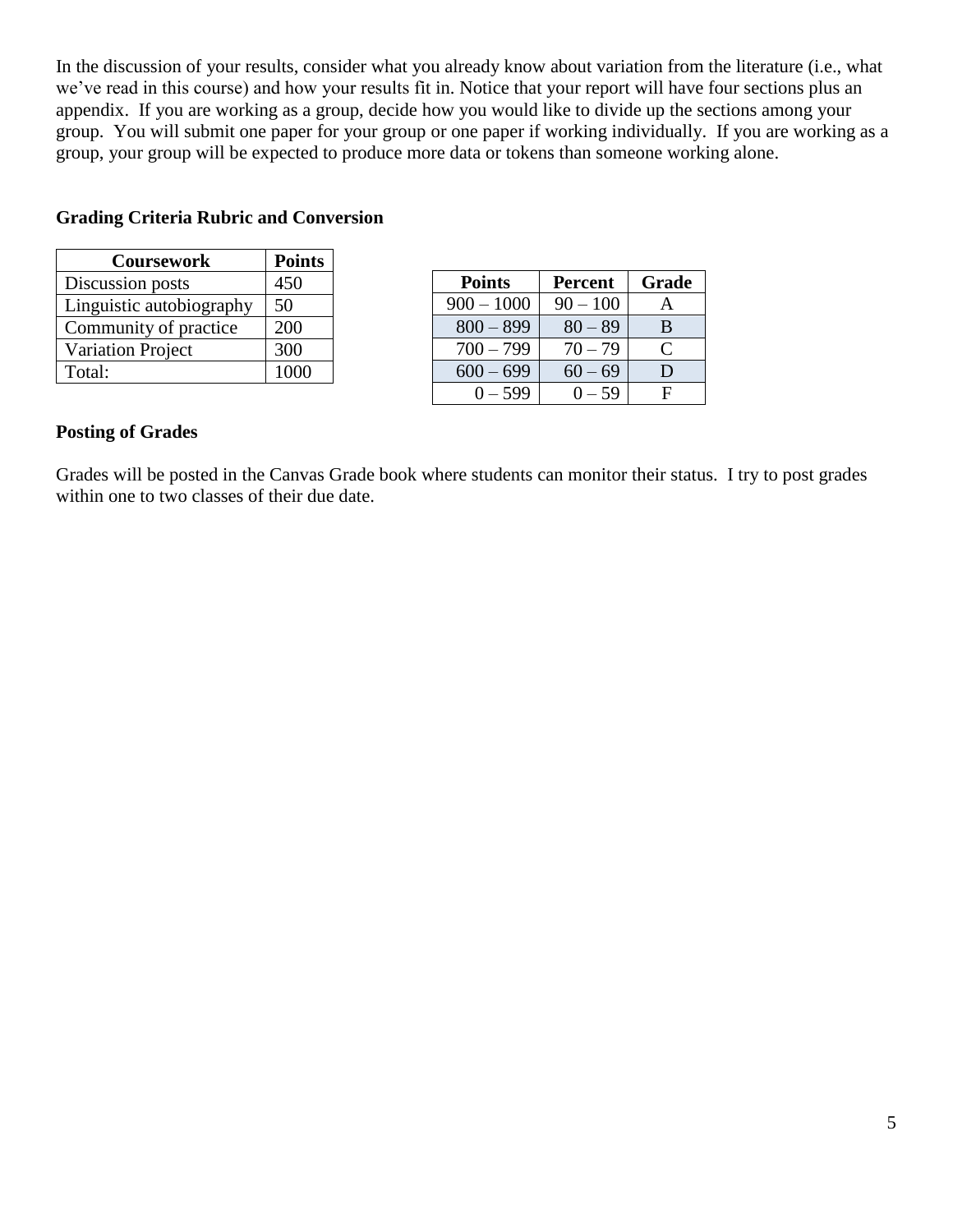# **COURSE OUTLINE AND CALENDAR Complete Course Calendar\***

| Week           | <b>Date</b> | <b>Topic</b>             | <b>Readings</b>                 | <b>Primary</b>  | <b>Response Post</b> |
|----------------|-------------|--------------------------|---------------------------------|-----------------|----------------------|
|                |             |                          |                                 | <b>Post Due</b> | & Assignment         |
|                |             |                          |                                 | (11:59pm)       | (if applicable)      |
| $\mathbf{1}$   | 1/18        | Class                    |                                 | 1/20            | 1/23                 |
|                |             | introduction             |                                 |                 |                      |
| $\overline{2}$ | 1/24        | Introduction to          | Wardhaugh Ch. 1                 | 1/27            | 1/30                 |
|                |             | sociolinguistics         |                                 |                 |                      |
| 3              | 1/31        | Languages,               | Wardhaugh Ch. 2                 | 2/3             | 2/6, Linguistic      |
|                |             | Dialects, &              | Agha, A. (2001) Registers of    |                 | autobiography        |
|                |             | Varieties                | Language                        |                 | due                  |
| $\overline{4}$ | 2/7         | Language                 | Wardhaugh Ch. 6                 | 2/10            | 2/13                 |
|                |             | Variation                | Woolard, K.A. (1985) Language   |                 |                      |
|                |             |                          | variation and cultural hegemony |                 |                      |
| 5              | 2/14        | Three Waves of           | Wardhaugh Ch. 7                 | 2/17            | 2/20                 |
|                |             | <b>Variation Studies</b> |                                 |                 |                      |
| 6              | 2/21        | Language                 | Wardhaugh Ch. 8                 | 2/24            | 2/27                 |
|                |             | Variation &              | Pope, J., et. al. (2007) Forty  |                 |                      |
|                |             | Change                   | Years of Language Change on     |                 |                      |
|                |             |                          | Martha's Vineyard               |                 |                      |
| $\overline{7}$ | 2/28        | Defining Groups          | Wardhaugh Ch. 3                 | 3/3             | 3/6                  |
|                |             |                          | Errington, Joseph (2000).       |                 |                      |
|                |             |                          | Ideology                        |                 |                      |
|                |             |                          | Kroskrity, Paul (2000) Identity |                 |                      |
| 8              | 3/7         | Language,                | Wardhaugh Ch. 12                | 3/10            | 3/13,                |
|                |             | Gender, &                | Cameron, Deborah. (2009)        |                 | Community of         |
|                |             | Sexuality                | Gender, Language and the New    |                 | practice             |
|                |             |                          | Biologism                       |                 | transcript $\&$      |
|                |             |                          |                                 |                 | analysis             |
|                | $3/14$      | <b>Spring Break</b>      |                                 |                 |                      |
|                |             |                          |                                 |                 |                      |
|                |             |                          |                                 |                 |                      |
| 9              | 3/21        | Ethnographic             | Wardhaugh Ch. 9                 | 3/24            | 3/27                 |
|                |             | Approaches               | Basso, K. (1970) To Give Up on  |                 |                      |
|                |             |                          | Words                           |                 |                      |
| 10             | 3/28        | Pragmatics               | Wardhaugh Ch. 10                | 3/31            | 4/3                  |
|                |             |                          | Austin, J.L. (1975) How Do      |                 |                      |
|                |             |                          | Things with Words.              |                 |                      |
| 11             | 4/4         | Discourse                | Wardhaugh Ch. 11                | 4/7             | 4/10                 |
|                |             | Analysis                 | Blommaert, J. & Bulcaen C.      |                 |                      |
|                |             |                          | (2000) Critical Discourse       |                 |                      |
|                |             |                          | Analysis                        |                 |                      |
| 12             | 4/11        | Language in              | Wardhaugh Ch. 4 & 5             | 4/14            | 4/17                 |
|                |             | Contact &                |                                 |                 |                      |
|                |             | Contact                  |                                 |                 |                      |
|                |             | Languages                |                                 |                 |                      |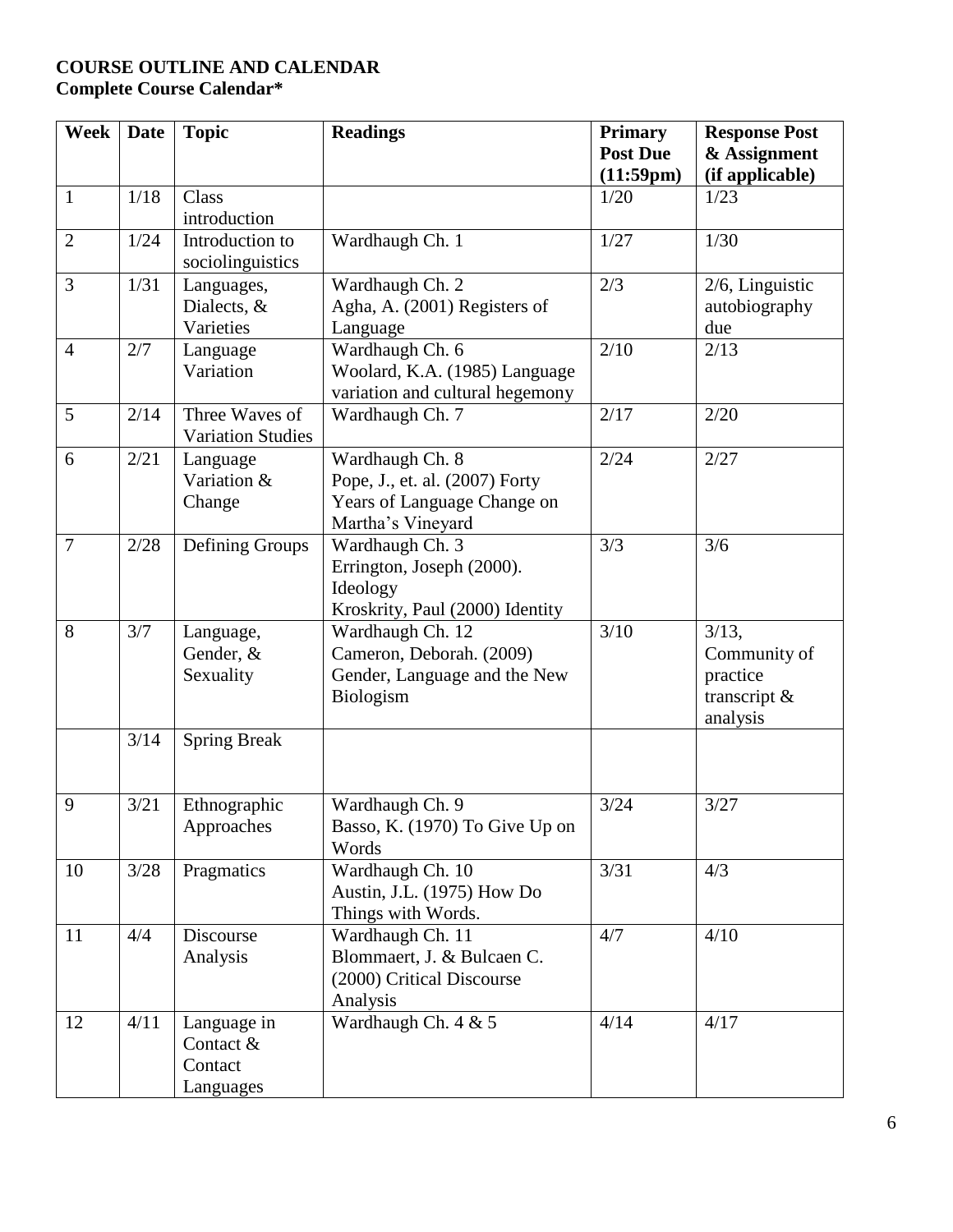| 13 | 4/18 | Sociolinguistics     | Wardhaugh Ch. 13                  | 4/21 | 4/24           |
|----|------|----------------------|-----------------------------------|------|----------------|
|    |      | & Education          |                                   |      |                |
| 14 | 4/25 | Language Policy      | Wardhaugh Ch. 14                  | 4/28 | 5/1            |
|    |      | $&$ Planning         | McCarty, T, et. al. (2006) Native |      |                |
|    |      |                      | American Youth Discourses on      |      |                |
|    |      |                      | Language Shift and Retention      |      |                |
| 15 | 5/2  | <b>Final Project</b> | <b>Finish Variation project</b>   | 5/5  | 5/8            |
|    | 5/9  | <b>Final Project</b> |                                   |      | 5/9, Variation |
|    |      | Due                  |                                   |      | project Due    |

**\***Course outline subject to change. All changes will be communicated in class and on Canvas.

## **Technology Requirements**

This course will use the A&M-Central Texas Instructure Canvas learning management system. **We strongly recommend the latest versions of Chrome or Firefox browsers. Canvas no longer supports any version of Internet Explorer.**

Logon to A&M-Central Texas Canvas [https://tamuct.instructure.com/] or access Canvas through the TAMUCT Online link in myCT [https://tamuct.onecampus.com/]. You will log in through our Microsoft portal.

Username: Your MyCT email address. Password: Your MyCT password

## **Canvas Support**

Use the Canvas Help link, located at the bottom of the left-hand menu, for issues with Canvas. You can select "Chat with Canvas Support," submit a support request through "Report a Problem," or call the Canvas support line: 1-844-757-0953.

For issues related to course content and requirements, contact your instructor.

# **Online Proctored Testing**

A&M-Central Texas uses Proctorio for online identity verification and proctored testing. This service is provided at no direct cost to students. If the course requires identity verification or proctored testing, the technology requirements are: Any computer meeting the minimum computing requirements, plus web camera, speaker, and microphone (or headset). Proctorio also requires the Chrome web browser with their custom plug in.

#### **Other Technology Support**

For log-in problems, students should contact Help Desk Central, 24 hours a day, 7 days a week

Email: [helpdesk@tamu.edu](mailto:helpdesk@tamu.edu) Phone: (254) 519-5466 [Web Chat:](http://hdc.tamu.edu/) [http://hdc.tamu.edu] *Please let the support technician know you are an A&M-Central Texas student.*

#### **UNIVERSITY RESOURCES, PROCEDURES, AND GUIDELINES**

#### **Drop Policy**

If you discover that you need to drop this class, you must complete the [Drop Request](https://dynamicforms.ngwebsolutions.com/casAuthentication.ashx?InstID=eaed95b9-f2be-45f3-a37d-46928168bc10&targetUrl=https%3A%2F%2Fdynamicforms.ngwebsolutions.com%2FSubmit%2FForm%2FStart%2F53b8369e-0502-4f36-be43-f02a4202f612) Dynamic Form through Warrior Web.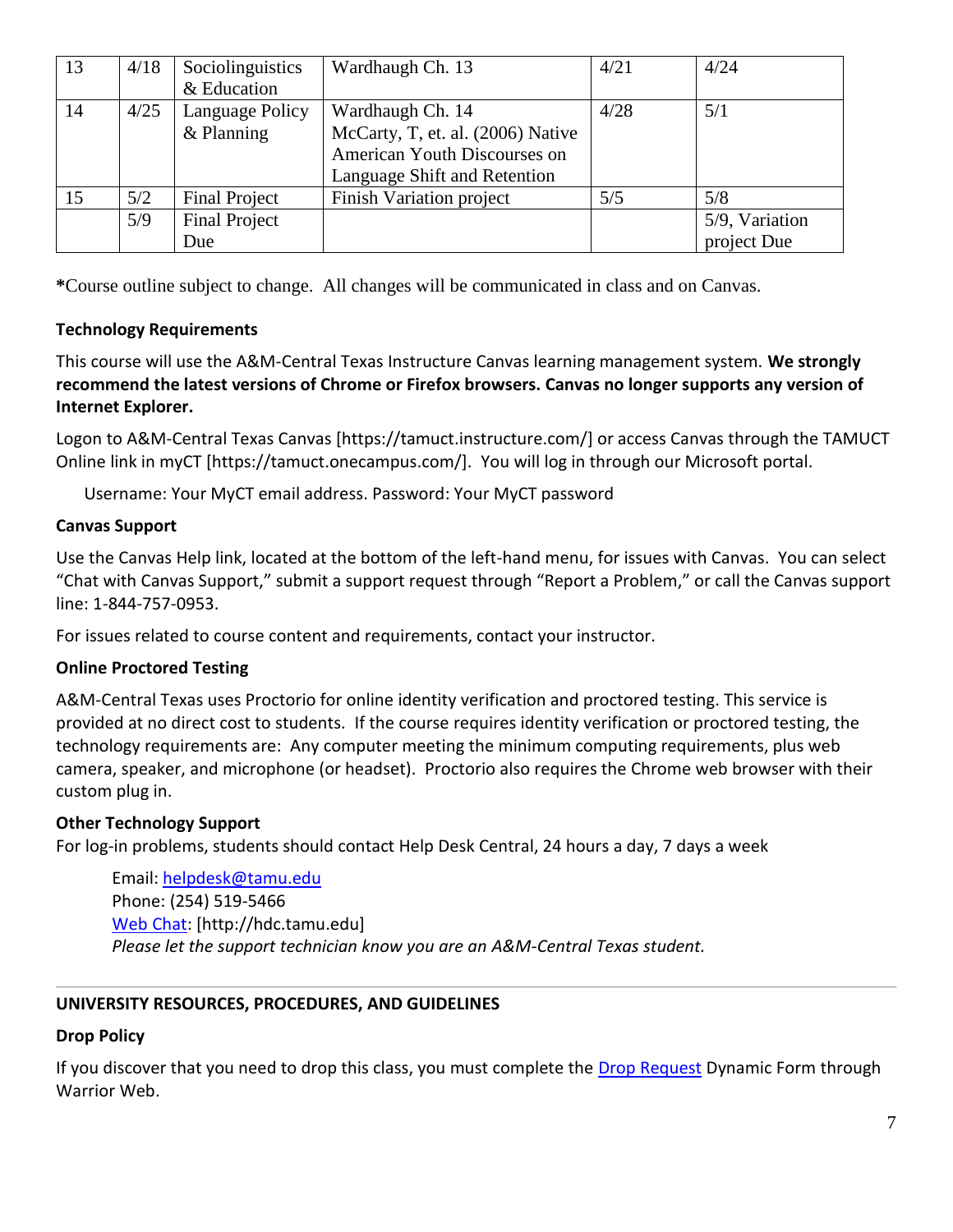[https://dynamicforms.ngwebsolutions.com/casAuthentication.ashx?InstID=eaed95b9-f2be-45f3-a37d-46928168bc10&targetUrl=https%3A%2F%2Fdynamicforms.ngwebsolutions.com%2FSubmit%2FForm%2FStart %2F53b8369e-0502-4f36-be43-f02a4202f612].

Faculty cannot drop students; this is always the responsibility of the student. The Registrar's Office will provide a deadline on the Academic Calendar for which the form must be completed. Once you submit the completed form to the Registrar's Office, you must go into Warrior Web and confirm that you are no longer enrolled. If you still show as enrolled, FOLLOW-UP with the Registrar's Office immediately. You are to attend class until the procedure is complete to avoid penalty for absence. Should you miss the drop deadline or fail to follow the procedure, you will receive an F in the course, which may affect your financial aid and/or VA educational benefits.

# **Academic Integrity**

Texas A&M University-Central Texas values the integrity of the academic enterprise and strives for the highest standards of academic conduct. A&M-Central Texas expects its students, faculty, and staff to support the adherence to high standards of personal and scholarly conduct to preserve the honor and integrity of the creative community. Any deviation by students from this expectation may result in a failing grade for the assignment and potentially a failing grade for the course. All academic misconduct concerns will be referred to the Office of Student Conduct. When in doubt on collaboration, citation, or any issue, please contact your instructor before taking a course of action.

For more [information](https://nam04.safelinks.protection.outlook.com/?url=https%3A%2F%2Fwww.tamuct.edu%2Fstudent-affairs%2Fstudent-conduct.html&data=04%7C01%7Clisa.bunkowski%40tamuct.edu%7Ccfb6e486f24745f53e1a08d910055cb2%7C9eed4e3000f744849ff193ad8005acec%7C0%7C0%7C637558437485252160%7CUnknown%7CTWFpbGZsb3d8eyJWIjoiMC4wLjAwMDAiLCJQIjoiV2luMzIiLCJBTiI6Ik1haWwiLCJXVCI6Mn0%3D%7C1000&sdata=yjftDEVHvLX%2FhM%2FcFU0B99krV1RgEWR%2BJ%2BhvtoR6TYk%3D&reserved=0) regarding the Student Conduct process, [https://www.tamuct.edu/studentaffairs/student-conduct.html].

If you know of potential honor violations by other students, you may [submit](https://nam04.safelinks.protection.outlook.com/?url=https%3A%2F%2Fcm.maxient.com%2Freportingform.php%3FTAMUCentralTexas%26layout_id%3D0&data=04%7C01%7Clisa.bunkowski%40tamuct.edu%7Ccfb6e486f24745f53e1a08d910055cb2%7C9eed4e3000f744849ff193ad8005acec%7C0%7C0%7C637558437485262157%7CUnknown%7CTWFpbGZsb3d8eyJWIjoiMC4wLjAwMDAiLCJQIjoiV2luMzIiLCJBTiI6Ik1haWwiLCJXVCI6Mn0%3D%7C1000&sdata=CXGkOa6uPDPX1IMZ87z3aZDq2n91xfHKu4MMS43Ejjk%3D&reserved=0) a report, [https://cm.maxient.com/reportingform.php?TAMUCentralTexas&layout\_id=0].

# **Academic Accommodations**

At Texas A&M University-Central Texas, we value an inclusive learning environment where every student has an equal chance to succeed and has the right to a barrier-free education. The Warrior Center for Student Success, Equity and Inclusion is responsible for ensuring that students with a disability receive equal access to the university's programs, services and activities. If you believe you have a disability requiring reasonable accommodations, please contact the Office of Access and Inclusion, WH-212; or call (254) 501-5836. Any information you provide is private and confidential and will be treated as such.

For more information, please visit our **Access & Inclusion** Canvas page (log-in required) [https://tamuct.instructure.com/courses/717]

# **Important information for Pregnant and/or Parenting Students**

Texas A&M University-Central Texas supports students who are pregnant and/or parenting. In accordance with requirements of Title IX and related guidance from US Department of Education's Office of Civil Rights, the Dean of Student Affairs' Office can assist students who are pregnant and/or parenting in seeking accommodations related to pregnancy and/or parenting. Students should seek out assistance as early in the pregnancy as possible. For more information, please visit [Student Affairs](https://www.tamuct.edu/student-affairs/pregnant-and-parenting-students.html) [https://www.tamuct.edu/studentaffairs/pregnant-and-parenting-students.html]. Students may also contact the institution's Title IX Coordinator. If you would like to read more about these [requirements and guidelines](http://www2.ed.gov/about/offices/list/ocr/docs/pregnancy.pdf) online, please visit the website [http://www2.ed.gov/about/offices/list/ocr/docs/pregnancy.pdf].

Title IX of the Education Amendments Act of 1972 prohibits discrimination on the basis of sex and gender– including pregnancy, parenting, and all related conditions. A&M-Central Texas is able to provide flexible and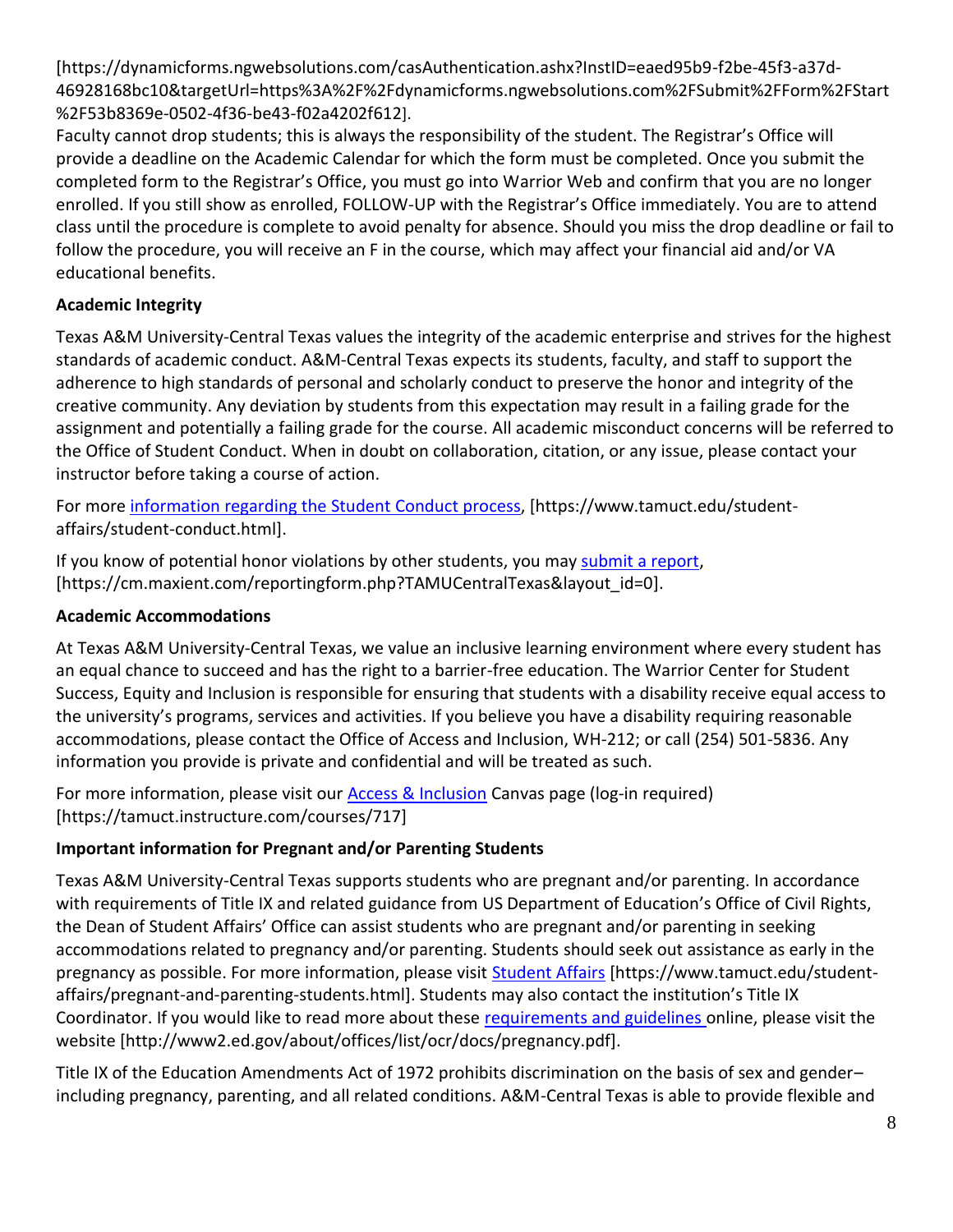individualized reasonable accommodation to pregnant and parenting students. All pregnant and parenting students should contact the Associate Dean in the Division of Student Affairs at (254) 501-5909 to seek out assistance. Students may also contact the University's Title IX Coordinator.

## **Tutoring**

Tutoring is available to all A&M-Central Texas students, both virtually and in-person. Student success coaching is available online upon request.

If you have a question, are interested in becoming a tutor, or in need of success coaching contact the Warrior Center for Student Success, Equity and Inclusion at (254) 501-5836, visit the Warrior Center at 212 Warrior Hall, or by emailing [WarriorCenter@tamuct.edu.](mailto:WarriorCenter@tamuct.edu)

To schedule tutoring sessions and view tutor availability, please visit Tutor [Matching](https://tutormatchingservice.com/TAMUCT) [Services](https://tutormatchingservice.com/TAMUCT) [https://tutormatchingservice.com/TAMUCT] or visit the Tutoring Center in 111 Warrior Hall.

Chat live with a remote tutor 24/7 for almost any subject from on your computer! Tutor.com is an online tutoring platform that enables A&M-Central Texas students to log in and receive online tutoring support at no additional cost. This tool provides tutoring in over 40 subject areas except writing support. Access Tutor.com through Canvas.

## **University Writing Center**

University Writing Center: Located in Warrior Hall 416, the University Writing Center (UWC) at Texas A&M University–Central Texas (A&M–Central Texas) is a free service open to all A&M–Central Texas students. For the Spring 2022 semester, the hours of operation are from 10:00 a.m.-5:00 p.m. Monday thru Thursday in Warrior Hall 416 (with online tutoring available every hour as well) with satellite hours available online only Monday thru Thursday from 6:00-9:00 p.m. and Saturday 12:00-3:00 p.m.

Tutors are prepared to help writers of all levels and abilities at any stage of the writing process. While tutors will not write, edit, or grade papers, they will assist students in developing more effective composing practices. By providing a practice audience for students' ideas and writing, our tutors highlight the ways in which they read and interpret students' texts, offering guidance and support throughout the various stages of the writing process. In addition, students may work independently in the UWC by checking out a laptop that runs the Microsoft Office suite and connects to WIFI, or by consulting our resources on writing, including all of the relevant style guides. Whether you need help brainstorming ideas, organizing an essay, proofreading, understanding proper citation practices, or just want a quiet place to work, the UWC is here to help!

Students may arrange a one-to-one session with a trained and experienced writing tutor by making an appointment via [WCOnline](https://tamuct.mywconline.com/) [https://tamuct.mywconline.com/]. In addition, you can email Dr. Bruce Bowles Jr. at bruce.bowles@tamuct.edu if you have any questions about the UWC, need any assistance with scheduling, or would like to schedule a recurring appointment with your favorite tutor by making an appointment via [WCOnline](https://tamuct.mywconline.com/) [https://tamuct.mywconline.com/]. In addition, you can email Dr. Bruce Bowles Jr. at bruce.bowles@tamuct.edu if you have any questions about the UWC, need any assistance with scheduling, or would like to schedule a recurring appointment with your favorite tutor.

# **University Library**

The University Library provides many services in support of research across campus and at a distance. We offer over 200 electronic databases containing approximately 400,000 eBooks and 82,000 journals, in addition